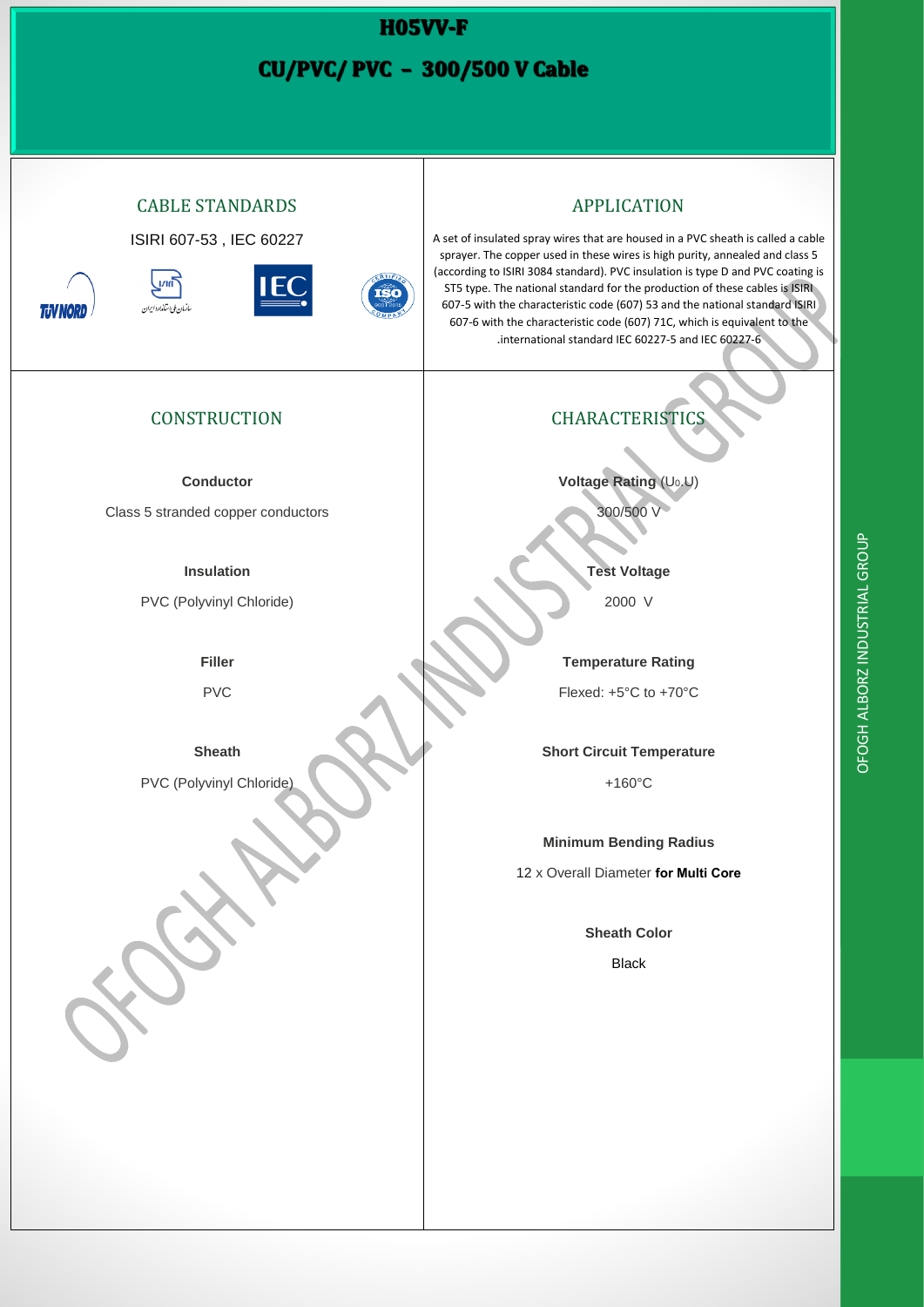## **H05VV-F**

# **CU/PVC/ PVC - 300/500 V Cable**

## Technical Specifications

|                        |                                    | <b>NOMINAL CROSS</b> |                                                      |                                        |                        |                             |                                        |                 |
|------------------------|------------------------------------|----------------------|------------------------------------------------------|----------------------------------------|------------------------|-----------------------------|----------------------------------------|-----------------|
|                        | <b>SECTIONAL AREA</b><br>Conductor |                      | <b>Max DC</b><br>Conductor                           | <b>Short-circuit</b><br><b>Current</b> | Capacitance            | <b>Current</b>              | <b>OVERALL</b>                         | <b>WEIGHT</b>   |
| NO. OF<br><b>CORES</b> |                                    |                      | <b>Resistance</b><br>at 20 $\circ$ C<br>$\Omega$ .km | KA <sub>1.sec</sub><br>Approx          | µf.km<br><b>Approx</b> | <b>Capacity</b><br>At 20 °C | <b>DIAMETER</b><br><b>Mm</b><br>Approx | kg.km<br>Approx |
|                        |                                    | mm <sup>2</sup>      |                                                      |                                        |                        |                             |                                        |                 |
| $\overline{2}$         | 0.75                               | RM.F                 | 26.0                                                 | 0.089                                  | 0.40                   |                             | 6.3                                    | 56              |
| 2                      | 1                                  | RM.F                 | 19.5                                                 | 0.115                                  | 0.41                   | 15                          | 6.5                                    | 63              |
| $\overline{2}$         | 1.5                                | RM.F                 | 13.3                                                 | 0.173                                  | 0.41                   | 19                          | 7.3                                    | 82              |
| $\overline{2}$         | 2.5                                | RM.F                 | 7.98                                                 | 0.288                                  | 0.43                   | 26                          | 9.1                                    | 130             |

OFOGH ALBORZ INDUSTRIAL GROUP OFOGH ALBORZ INDUSTRIAL GROUP

 $\begin{pmatrix} 2 \end{pmatrix}$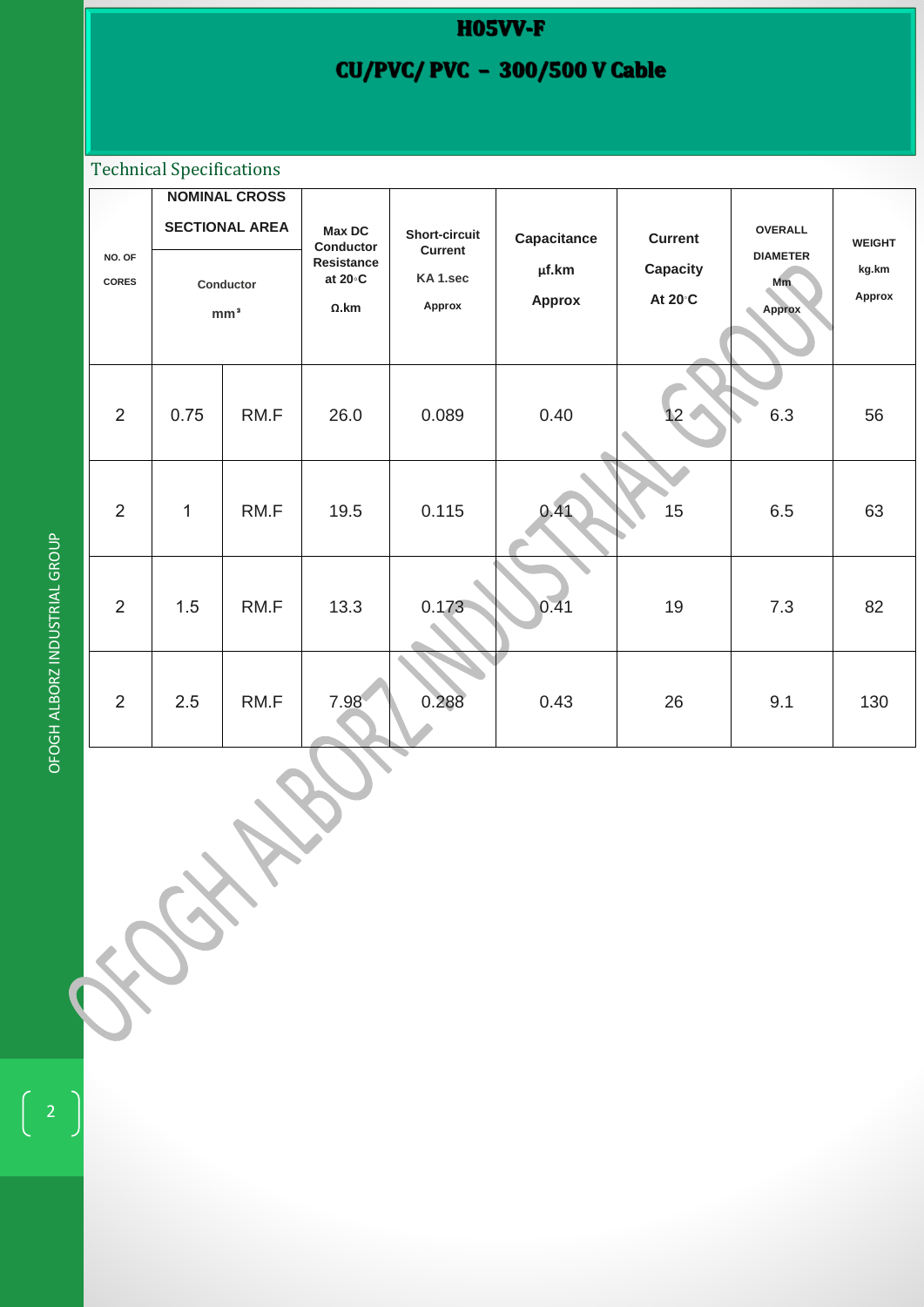# **CU/PVC/ PVC - 300/500 V Cable**

## Technical Specifications

| NO. OF<br>CORES |              | <b>NOMINAL CROSS</b><br><b>SECTIONAL AREA</b><br>Conductor<br>mm <sup>2</sup> | <b>Max DC</b><br>Conductor<br><b>Resistance</b><br>at $20 \textdegree C$<br>$\Omega$ .km | Short-circuit<br><b>Current</b><br>KA 1.sec<br>Approx | Capacitance<br>μf.km<br><b>Approx</b> | <b>Current</b><br><b>Capacity</b><br>At 20 $\mathrm{C}$ | <b>OVERALL</b><br><b>DIAMETER</b><br>Mm<br>Approx | <b>WEIGHT</b><br>kg.km<br>Approx |
|-----------------|--------------|-------------------------------------------------------------------------------|------------------------------------------------------------------------------------------|-------------------------------------------------------|---------------------------------------|---------------------------------------------------------|---------------------------------------------------|----------------------------------|
| $\mathfrak{B}$  | 0.75         | RM.F                                                                          | 26.0                                                                                     | 0.089                                                 | 0.40                                  | 12                                                      | 6.7                                               | 67                               |
| 3               | $\mathbf{1}$ | RM.F                                                                          | 19.5                                                                                     | 0.115                                                 | 0.41                                  | 15                                                      | 6.9                                               | 75                               |
| 3               | 1.5          | RM.F                                                                          | 13.3                                                                                     | 0.173                                                 | 0.41                                  | 19                                                      | 8.0                                               | 104                              |
| $\mathfrak{S}$  | 2.5          | RM.F                                                                          | 7.98                                                                                     | 0.288                                                 | 0.43                                  | 26                                                      | 9.9                                               | 163                              |

OFOGH ALBORZ INDUSTRIAL GROUP OFOGH ALBORZ INDUSTRIAL GROUP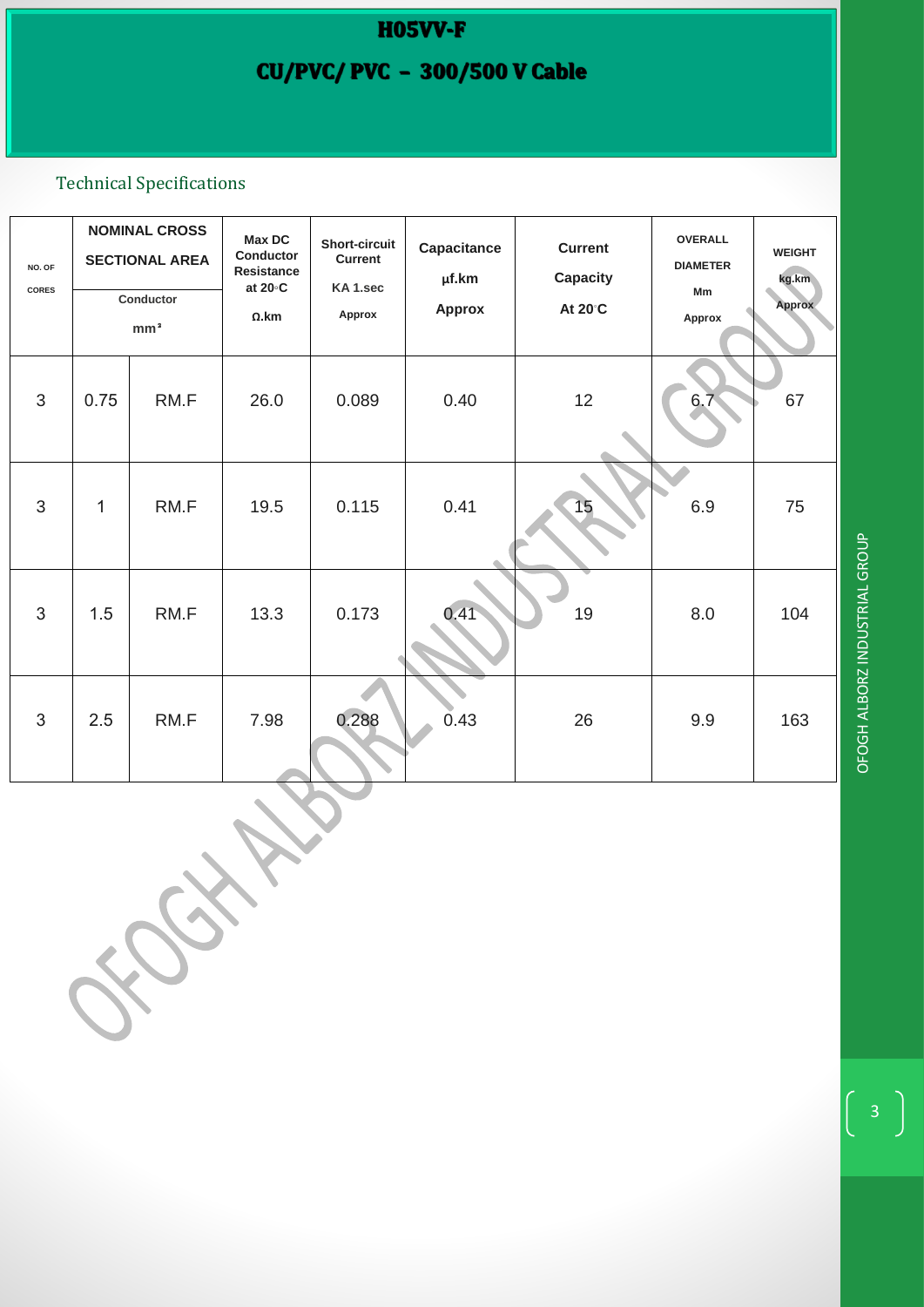# **CU/PVC/ PVC - 300/500 V Cable**

## Technical Specifications

| NO. OF<br>CORES |              | <b>NOMINAL CROSS</b><br><b>SECTIONAL AREA</b><br>Conductor<br>mm <sup>2</sup> | Max DC<br>Conductor<br>Resistance<br>at 20 $\circ$ C<br>$\Omega$ .km | <b>Short-circuit</b><br>Current<br>KA 1.sec<br>Approx | Capacitance<br>µf.km<br><b>Approx</b> | <b>Current</b><br><b>Capacity</b><br>At 20 $\degree$ C | <b>OVERALL</b><br><b>DIAMETER</b><br>Mm<br>Approx | <b>WEIGHT</b><br>kg.km<br>Approx |
|-----------------|--------------|-------------------------------------------------------------------------------|----------------------------------------------------------------------|-------------------------------------------------------|---------------------------------------|--------------------------------------------------------|---------------------------------------------------|----------------------------------|
| $\overline{4}$  | 0.75         | RM.F                                                                          | 26.0                                                                 | 0.089                                                 | 0.40                                  | 12                                                     | 7.3                                               | 80                               |
| $\overline{4}$  | $\mathbf{1}$ | RM.F                                                                          | 19.5                                                                 | 0.115                                                 | 0.41                                  | 15                                                     | 7.7                                               | 95                               |
| $\overline{4}$  | 1.5          | RM.F                                                                          | 13.3 <sub>1</sub>                                                    | 0.173<br>w                                            | 0.41                                  | 19                                                     | 8.9                                               | 130                              |
| $\overline{4}$  | 2.5          | RM.F                                                                          | 7.98                                                                 | 0.288                                                 | 0.43                                  | 26                                                     | 10.8                                              | 198                              |

OFOGH ALBORZ INDUSTRIAL GROUP OFOGH ALBORZ INDUSTRIAL GROUP

 $\left( \begin{array}{c} 4 \end{array} \right)$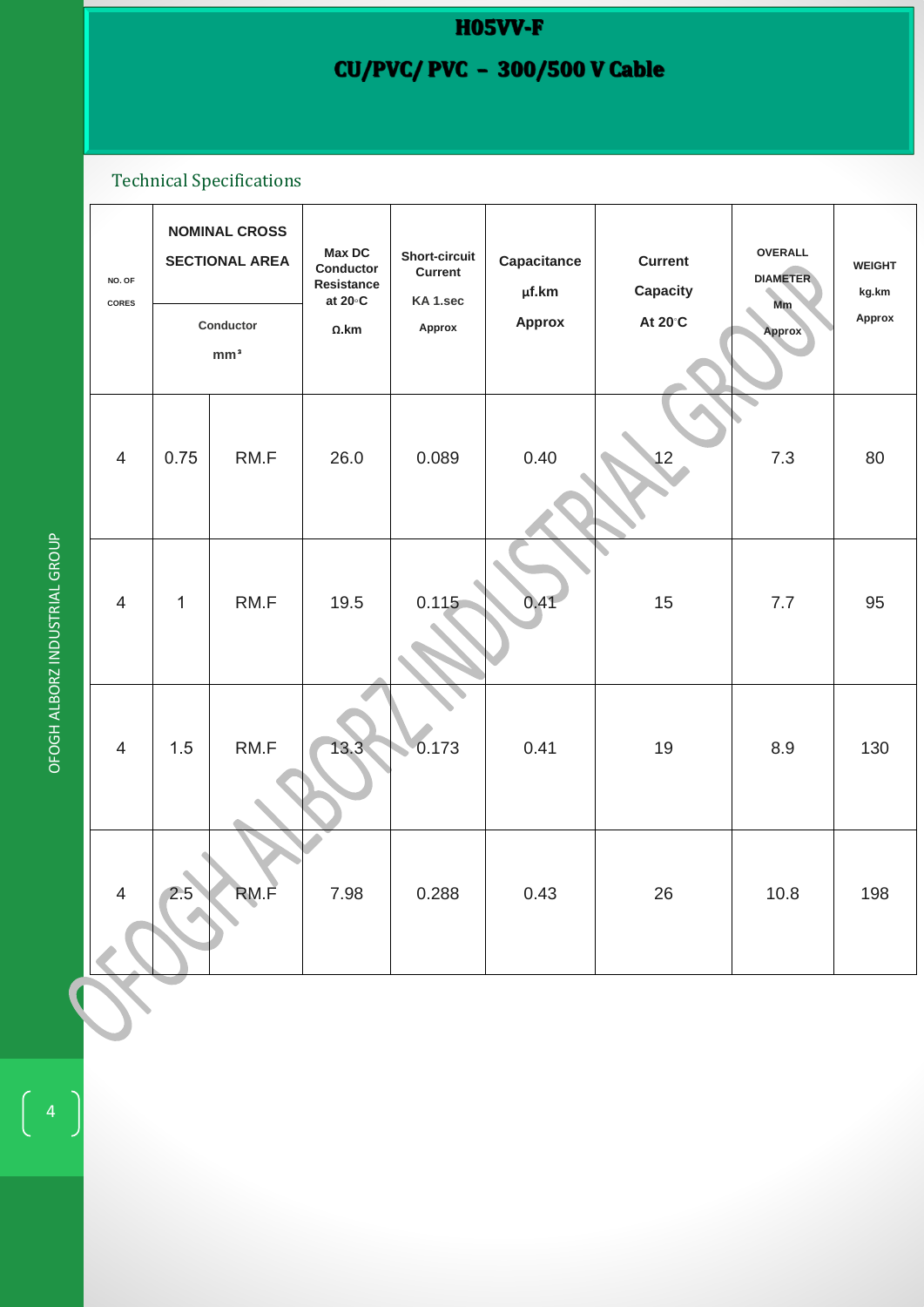# **CU/PVC/ PVC - 300/500 V Cable**

## Technical Specifications

| NO. OF<br>CORES |              | <b>NOMINAL CROSS</b><br><b>SECTIONAL AREA</b><br>Conductor<br>mm <sup>2</sup> | Max DC<br>Conductor<br>Resistance<br>at $20 \textdegree C$<br>$\Omega$ .km | Short-circuit<br><b>Current</b><br>KA 1.sec<br>Approx | Capacitance<br>µf.km<br><b>Approx</b> | <b>Current</b><br>Capacity<br>At 20 $\degree$ C | <b>OVERALL</b><br><b>DIAMETER</b><br>Mm<br>Approx | <b>WEIGHT</b><br>kg.km<br>Approx |
|-----------------|--------------|-------------------------------------------------------------------------------|----------------------------------------------------------------------------|-------------------------------------------------------|---------------------------------------|-------------------------------------------------|---------------------------------------------------|----------------------------------|
| 5               | 0.75         | RM.F                                                                          | 26.0                                                                       | 0.089                                                 | 0.40                                  |                                                 | 8.3                                               | 97                               |
| 5               | $\mathbf{1}$ | RM.F                                                                          | 19.5                                                                       | 0.115                                                 |                                       | 15                                              | 8.6                                               | 110                              |
| $\sqrt{5}$      | 1.5          | RM.F                                                                          | 13.3 <sup>2</sup>                                                          | 0.173                                                 | 0.41                                  | 19                                              | 10.0                                              | 157                              |
| 5               | 2.5          | RM.F                                                                          | 7.98                                                                       | 0.288                                                 | 0.43                                  | 26                                              | 12.1                                              | 235                              |

OFOGH ALBORZ INDUSTRIAL GROUP OFOGH ALBORZ INDUSTRIAL GROUP

 $\begin{bmatrix} 5 \end{bmatrix}$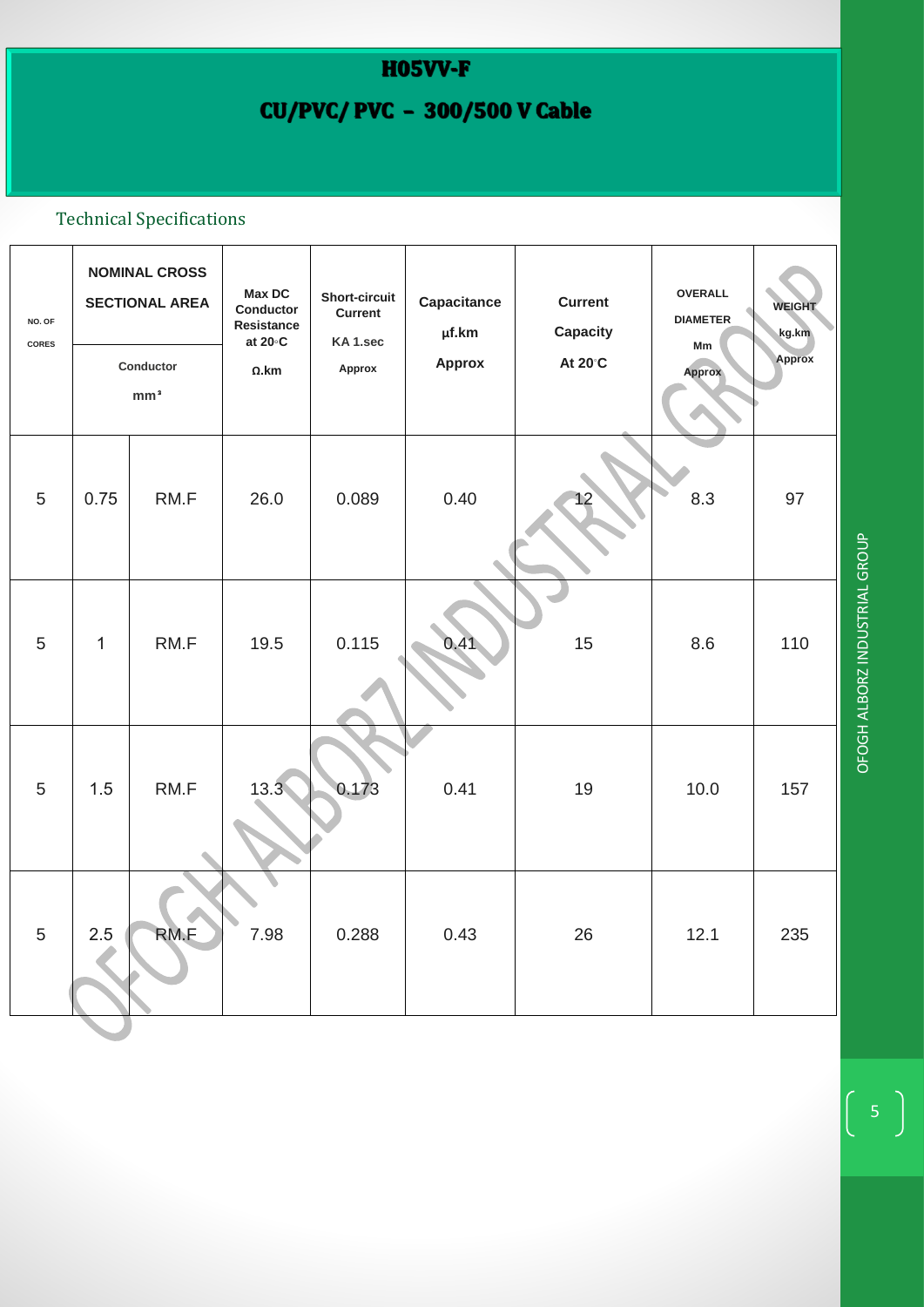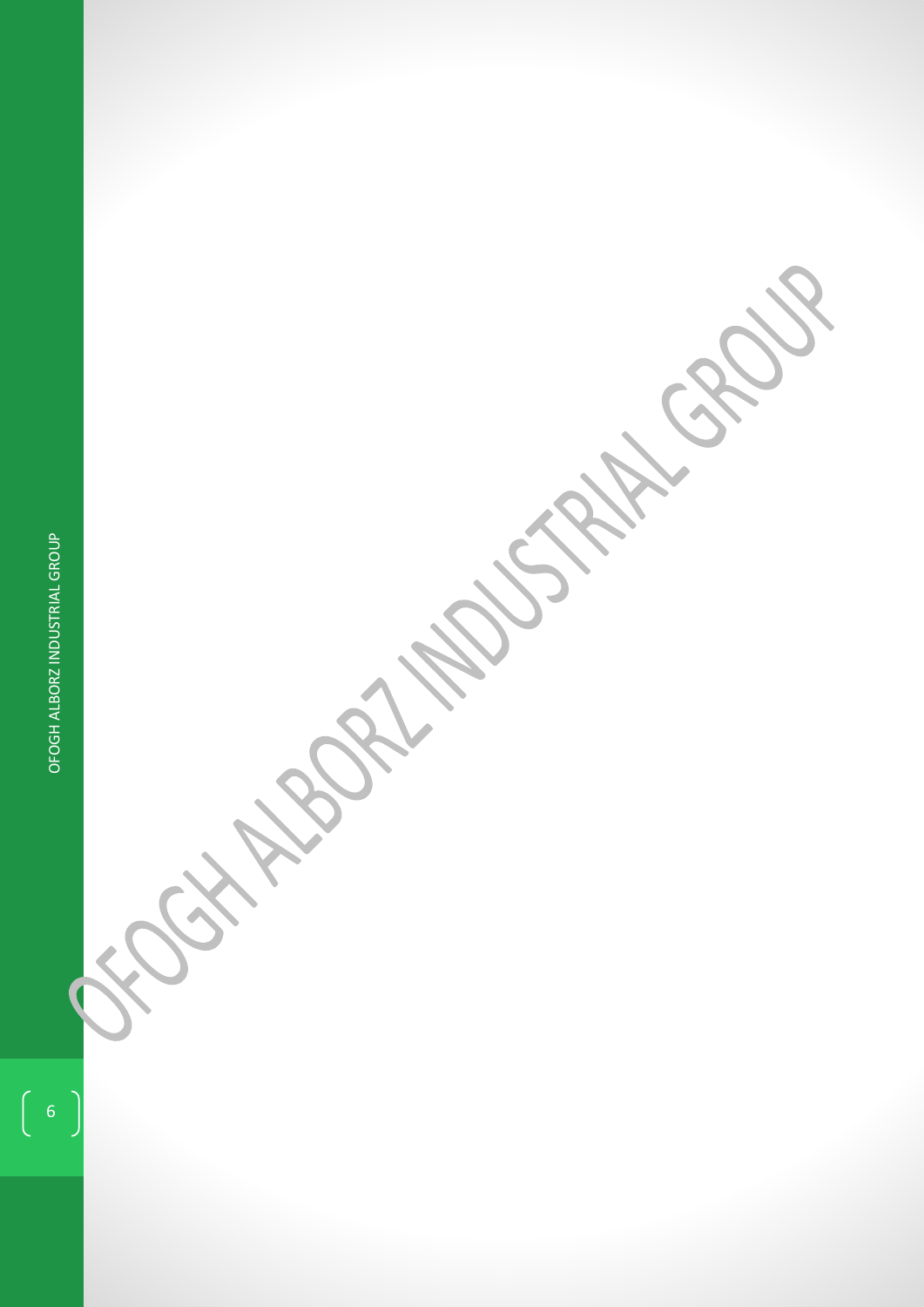#### **CU/PVC/ PVC - 450/750 V Cable**



#### ISIRI 607, IEC 60227



.<br>زمان *بلى استاندارد ایران* 





# APPLICATION

A set of insulated spray wires that are housed in a PVC sheath is called a cable sprayer. The copper used in these wires is high purity, annealed and class 5 (according to ISIRI 3084 standard). PVC insulation is type D and PVC coating is ST5 type. The national standard for the production of these cables is ISIRI 607-5 with the characteristic code (607) 53 and the national standard ISIRI 607-6 with the characteristic code (607) 71C, which is equivalent to the international standard IEC 60227-5 and IEC 60227-6.

#### **CONSTRUCTION**

**Conductor**

Class 5 stranded copper conductors

#### **Insulation**

PVC (Polyvinyl Chloride)

#### **Filler**

PVC

#### **Sheath**

PVC (Polyvinyl Chloride)

#### **CHARACTERISTICS**

**Voltage Rating** (U0.U)

450/750 V

**Test Voltage**

2500 V

#### **Temperature Rating**

Flexed: +5°C to +70°C

#### **Short Circuit Temperature**

+160°C

#### **Minimum Bending Radius**

12 x Overall Diameter **for Multi Core**

**Sheath Color** Black

7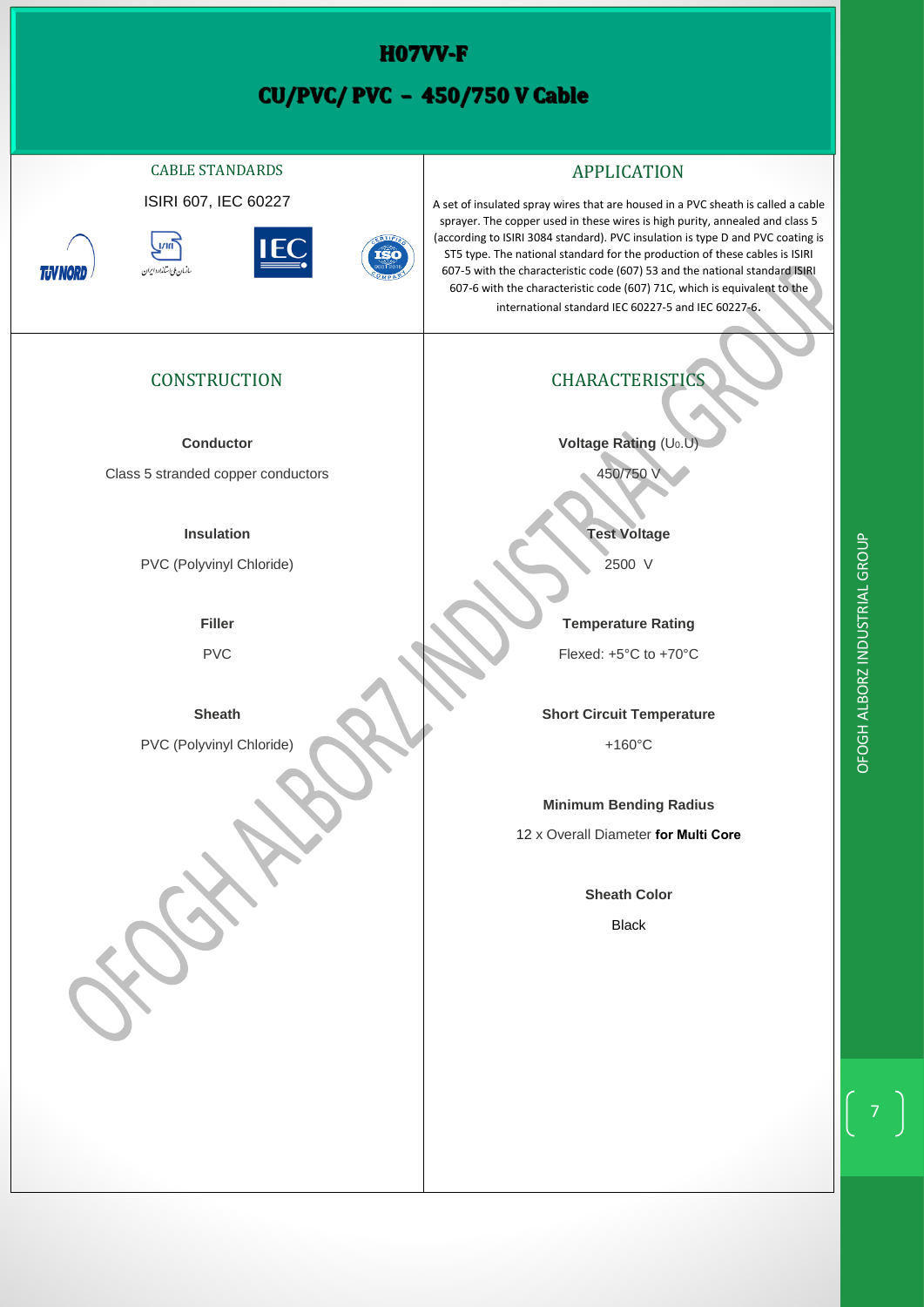# **CU/PVC/ PVC - 450/750 V Cable**

## Technical Specifications

| NO. OF<br><b>CORES</b> |                | <b>NOMINAL CROSS</b><br><b>SECTIONAL AREA</b><br>Conductor<br>mm <sup>2</sup> | Max DC<br>Conductor<br>Resistance<br>at $20 \text{ }^{\circ}$ C<br>$\Omega$ .km | <b>Short-circuit</b><br><b>Current</b><br>KA <sub>1.sec</sub><br>Approx | Capacitance<br>µf.km<br><b>Approx</b> | <b>Current</b><br>Capacity<br>At 20 °C | <b>OVERALL</b><br><b>DIAMETER</b><br>M <sub>m</sub><br>Approx | <b>WEIGHT</b><br>kg.km<br>Approx |
|------------------------|----------------|-------------------------------------------------------------------------------|---------------------------------------------------------------------------------|-------------------------------------------------------------------------|---------------------------------------|----------------------------------------|---------------------------------------------------------------|----------------------------------|
| 2                      | $\overline{4}$ | RM.F                                                                          | 4.95                                                                            | 0.460                                                                   | 0.57                                  |                                        | 10.3                                                          | 174                              |
| $\overline{2}$         | 6              | RM.F                                                                          | 3.30                                                                            | 0.690                                                                   | 0.67                                  | 54                                     | 12.0                                                          | 245                              |
| $\overline{2}$         | 10             | RM.F                                                                          | 1.91                                                                            | 1.150                                                                   | 0.67                                  | 73                                     | 14.8                                                          | 386                              |
| $\overline{2}$         | 16             | RM.F                                                                          | 1.21                                                                            | 1.918                                                                   | 0.86                                  | 98                                     | 18.2                                                          | 605                              |

OFOGH ALBORZ INDUSTRIAL GROUP OFOGH ALBORZ INDUSTRIAL GROUP

 $\begin{array}{|c|c|} \hline \rule{0pt}{14pt} \rule{0pt}{2.5pt} \rule{0pt}{2.5pt} \rule{0pt}{2.5pt} \rule{0pt}{2.5pt} \rule{0pt}{2.5pt} \rule{0pt}{2.5pt} \rule{0pt}{2.5pt} \rule{0pt}{2.5pt} \rule{0pt}{2.5pt} \rule{0pt}{2.5pt} \rule{0pt}{2.5pt} \rule{0pt}{2.5pt} \rule{0pt}{2.5pt} \rule{0pt}{2.5pt} \rule{0pt}{2.5pt} \rule{0pt}{2.5pt} \rule{0pt}{2.5pt} \rule{0pt}{2.5$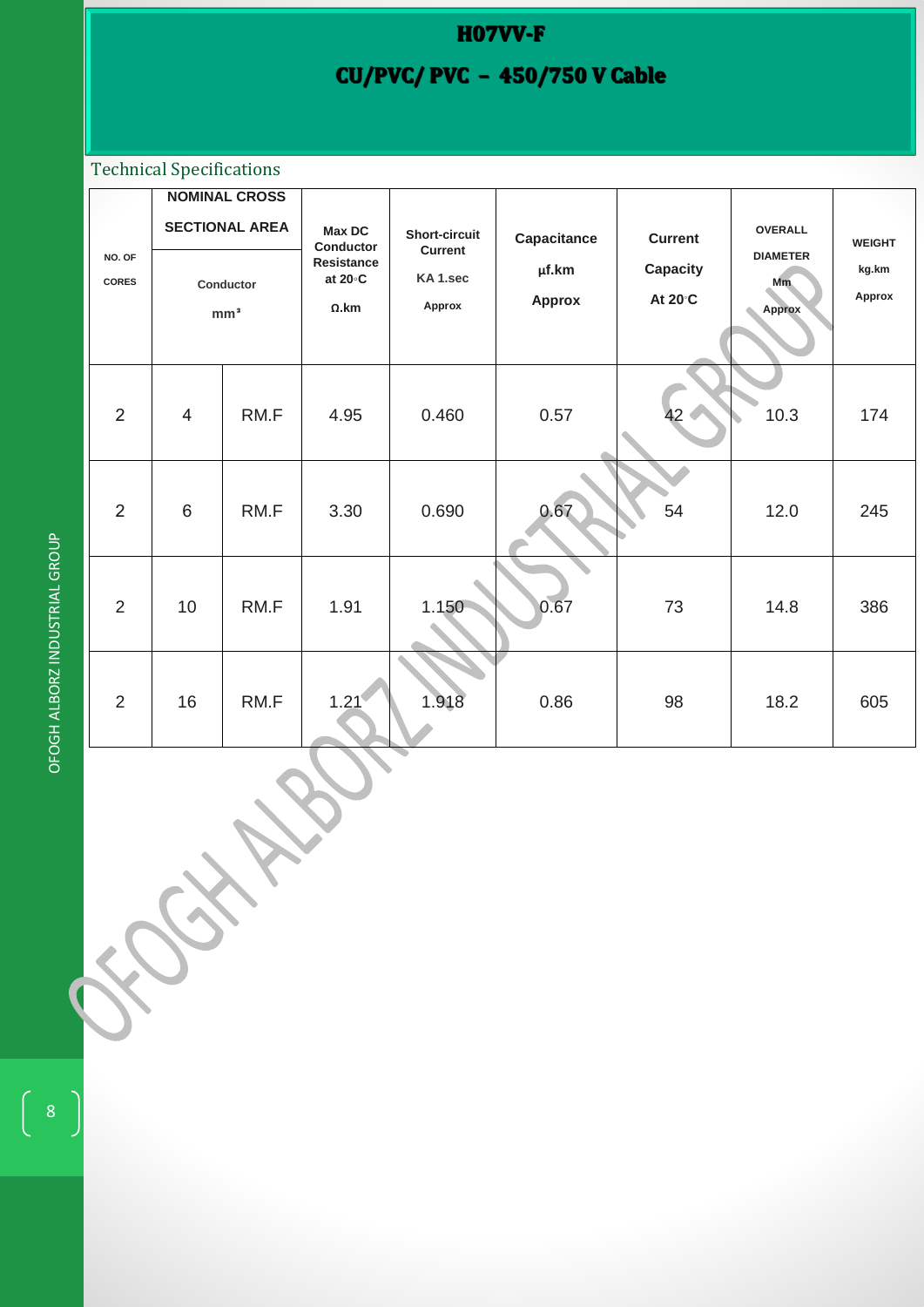# **CU/PVC/ PVC - 450/750 V Cable**

## Technical Specifications

| NO. OF<br>CORES |                | <b>NOMINAL CROSS</b><br><b>SECTIONAL AREA</b><br>Conductor<br>mm <sup>2</sup> | Max DC<br>Conductor<br><b>Resistance</b><br>at 20 $\circ$ C<br>$\Omega$ .km | <b>Short-circuit</b><br><b>Current</b><br>KA 1.sec<br>Approx | Capacitance<br>µf.km<br><b>Approx</b> | <b>Current</b><br><b>Capacity</b><br>At 20 $\degree$ C | <b>OVERALL</b><br><b>DIAMETER</b><br>Mm<br>Approx | <b>WEIGHT</b><br>kg.km<br>Approx |
|-----------------|----------------|-------------------------------------------------------------------------------|-----------------------------------------------------------------------------|--------------------------------------------------------------|---------------------------------------|--------------------------------------------------------|---------------------------------------------------|----------------------------------|
| $\mathfrak{B}$  | $\overline{4}$ | RM.F                                                                          | 4.95                                                                        | 0.460                                                        | 0.57                                  | 42                                                     | 11.0                                              | 215                              |
| $\mathfrak{S}$  | $6\phantom{1}$ | RM.F                                                                          | 3.30                                                                        | 0.690                                                        | 0.67                                  | 54                                                     | 12.8                                              | 303                              |
| $\mathfrak{S}$  | 10             | RM.F                                                                          | 1.91                                                                        | 1.150                                                        | 0.67                                  | 73                                                     | 15.8                                              | 483                              |
| $\mathfrak{S}$  | 16             | RM.F                                                                          | 1.21                                                                        | 1.918                                                        | 0.86                                  | 98                                                     | 19.4                                              | 763                              |

OFOGH ALBORZ INDUSTRIAL GROUP OFOGH ALBORZ INDUSTRIAL GROUP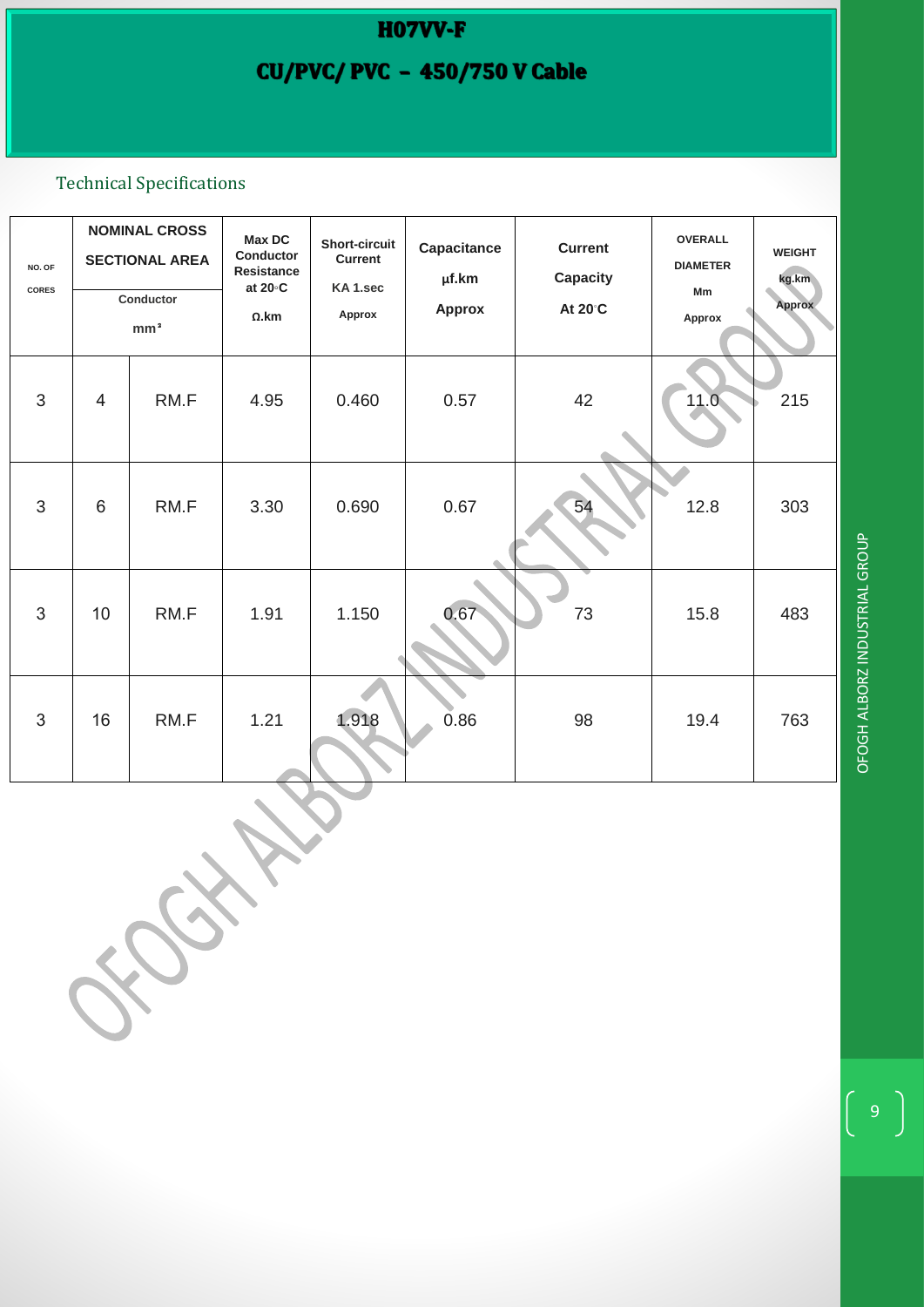# **CU/PVC/ PVC - 450/750 V Cable**

#### Technical Specifications

| NO. OF<br><b>CORES</b> |                | <b>NOMINAL CROSS</b><br><b>SECTIONAL AREA</b><br>Conductor<br>mm <sup>2</sup> | <b>Max DC</b><br><b>Conductor</b><br>Resistance<br>at 20 $\circ$ C<br>$\Omega$ .km | <b>Short-circuit</b><br><b>Current</b><br>KA 1.sec<br>Approx | Capacitance<br>µf.km<br><b>Approx</b> | <b>Current</b><br>Capacity<br>At 20°C | <b>OVERALL</b><br><b>DIAMETER</b><br>Mm<br>Approx | <b>WEIGHT</b><br>kg.km<br>Approx |
|------------------------|----------------|-------------------------------------------------------------------------------|------------------------------------------------------------------------------------|--------------------------------------------------------------|---------------------------------------|---------------------------------------|---------------------------------------------------|----------------------------------|
| $\overline{4}$         | $\overline{4}$ | RM.F                                                                          | 4.95                                                                               | 0.460                                                        | 0.57                                  | 42                                    | 12.6                                              | 282                              |
| $\overline{4}$         | $6\phantom{1}$ | RM.F                                                                          | 3.30                                                                               | 0.690                                                        | 0.67                                  | 54                                    | 14.0                                              | 373                              |
| $\overline{4}$         | 10             | RM.F                                                                          | 1.91                                                                               | 1.150                                                        | 0.67                                  | 73                                    | 18.0                                              | 628                              |

OFOGH ALBORZ INDUSTRIAL GROUP OFOGH ALBORZ INDUSTRIAL GROUP